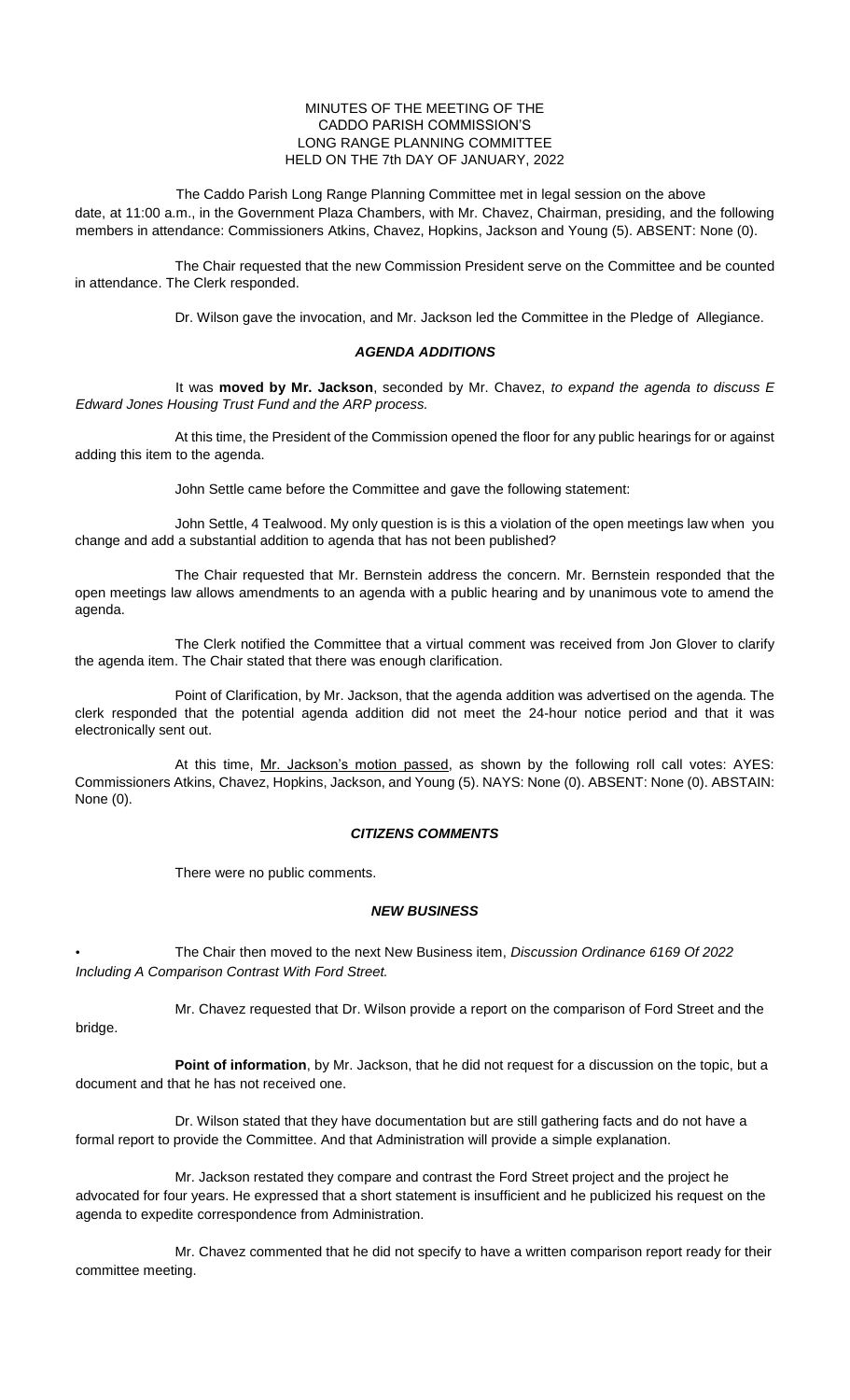Mr. Atkins stated that the proposed Red River Express Tollway will invest \$80 million private dollars that could connect more areas of the Parish without exhausting state dollars and that maintenance would not occur until 20 to 25 years later on the tollway.

Mr. Young suggested that they request state assistance for improving Ford Street and ask Tim Jones if he has any extra asphalt to donate to Ford Street.

Mr. Chavez wanted to know if Ford Street is a city road or state road. Dr. Wilson responded that Ford Street is a state road.

Dr. Wilson informed the Committee that the Parish accepts roads often and exampled that subdivision builders can donate those roads into the Parish when built to standard. And that the Parish does not participate in the state's right-sizing program and they do not take in state roads. He then addressed that the state can repair Ford Street but the delay is on the City of Shreveport to repair the utilities under the street.

Mr. Jackson stated that Mr. Epperson and Mrs. Gage-Watts were also told that the Parish did not want to adopt more road ways. And that they must push for things to get done. He mentioned that he is aware of the process and the City of Shreveport has started work on Ford Street. And expressed concerns about the Administration's reluctance on reporting updates on Ford Street and that citizens are disadvantaged.

Mr. Hopkins wanted to know whether the Parish could use their road tax funding to repair a road in the city limits of Shreveport. Dr. Wilson responded that the Parish would have to accept it first and the state is responsible to repair a state road. He advised that the right sizing program is used when it benefits the Parish.

Mr. Hopkins expressed his concerns in trusting the DOTD after an instance of closing bridges during emergency evacuation.

Mr. Jackson explained that the right sizing program has a matched dollar capital outlay credit which could be applied to overlay a road. And that the right sizing program will adopt a road and build it to state standard then apply the credit towards a capital project in the Parish or maintain the road. Mr. Jackson requested a copy of the resolution requesting the Parish to participate in the right sizing program be forwarded to the Commission, that a resolution be drafted, and for a written report about why the Red River Expressway is adopted by the Parish except for Ford Street.

Mr. Young read the DOTD website regarding the right sizing program and that the Parish must contact their DOTD Representative. He suggested that their District DOTD Administrator meets with the Committee and Administration.

Mr. Chavez read an excerpt of the Executive Summary from the Louisiana Department of Transportation's Right Sizing the State Highway System: A Voluntary Road Transfer Program report, then responded requested Dr. Wilson invite the District DOTD Administrator provide a report on the right sizing program. He also asked if there were any potential blockages in moving forward with Ordinance 6169. Of 2022. Dr. Wilson responded that Attorney Brandon is in support of the Expressway and there is an estimated annual cost of \$18,000 road maintenance up to 36 years.

Mr. Chavez wanted to know whether they should pass a resolution of support for Ford Street along with the DOTD's report. Dr. Wilson stated that they could move forward with the right sizing issue as well as move forward with a no-cost of the Parish build of the expressway.

Mr. Jackson asked for clarification on the maintenance of the expressway and the estimated annual cost of maintenance. Dr. Wilson responded that there will be a maintenance warranty effective for 15 years and an overlay will be applied on the 13th year which will extend road for 15 years. He explained that the Parish overlays 40 miles of roads per year on a 15-year repair cycle.

Mr. Jackson wanted to know if they have completed an analysis on Highway 173 when brought to state standards. Dr. Wilson responded that the life expectancy is 15 years and is based on practical experience that they do every year.

Mr. Jackson wanted to know why the Administration is in support of the Red River Expressway and how it was determined free for the Parish. Dr. Wilson responded that it serves the interest of that community and the connection to 3132. And that private dollars are being paid for the project.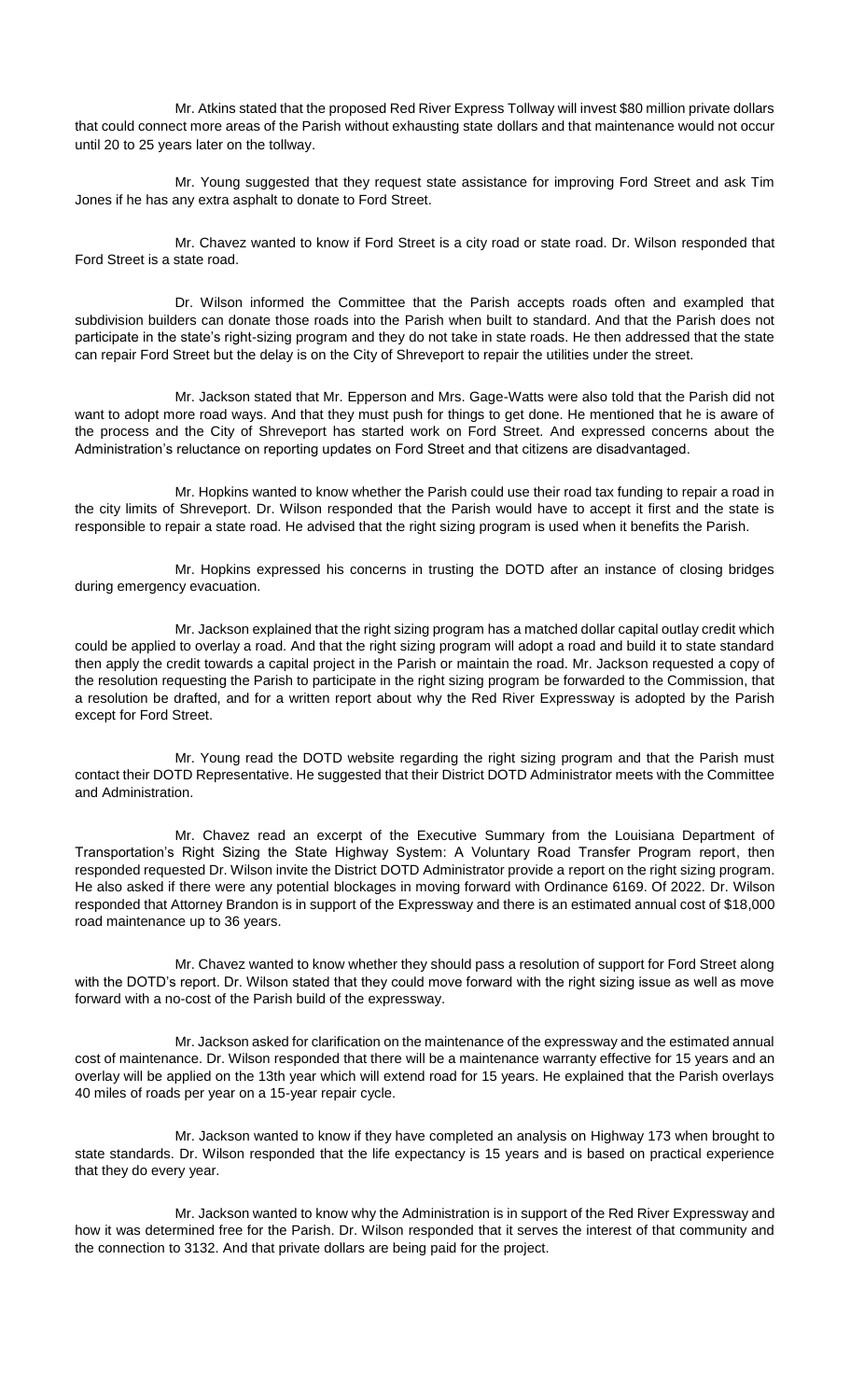Mr. Jackson also asked the cost to bring 173 up to state standards before the Parish adopting it. Dr. Wilson stated that there are no up front costs, expenses would occur after year 15 and the factor depends on the traffic load.

Mr. Jackson expressed concern that he does not see a difference between handling the Expressway and Ford Street.

Mr. Jackson wanted to know whether the tolls will be shared with the Parish. Mr. Bradford responded that the tolls are not going to be split and is how Tim James, Inc. will gain return on their investment.

Mr. Jackson pointed out that traffic will have to pass 173 to get to the bridge and asked what the traffic count of the bridge would be. Mr. Bradford responded that they have do not have traffic studies and are unable to move forward with that until they receive a CEA.

Mr. Jackson wanted to know what will happen if they don't meet their investment return and whether the Parish or the City would have to adopt the tollway or recover the losses if the company defaults. Mr. Brandon responded that they will handle the expressway as a business would if it defaults on its investment and that the CEA would state there is no obligation for the Parish to adopt the tollway in the event the company defaults.

Mr. Jackson wanted to know whether three previous tax years were requested of the company. Mr. Brandon said no, he is a private developer.

Mr. Jackson pointed out that certain individuals or organizations have to run a hamster wheel but heaven and earth can be overturned for others to get things done and asked Mr. Brandon whether that was fair. Mr. Brandon stated that he will not speak on the fairness, but on behalf of his client that there are checks and balances.

Mr. Jackson expressed that he was in favor of the project and wanted to know if there were any conflicts to serve the Parish. Mr. Brandon declined that there are no conflicts.

Mr. Chavez reminded the Committee that they are under a time limit and the live stream was down.

Mr. Young inquired on Mr. James' use of local contractors. Mr. Brandon responded.

It was **moved by Mr. Atkins,** seconded to Mr. Young, *that Ordinance No. 6169 be moved favorably to the full body.* 

Mr. Hopkins reminded the committee that they have introduced the ordinance and that it will be up for public hearing and final vote on the next session.

At this time, Mr. Atkins' motion carried, as shown by the following roll call votes: AYES: Commissioners Atkins, Chavez, Hopkins, Jackson and Young (5). NAYS: None (0). ABSENT: None (0). ABSTAIN: None (0).

The Chair moved for a brief recess.

• The Chair then moved to the next New Business item, *Discussion And Recommendations Regarding Caddo Parish Zoning.*

Mr. Chavez asked did the House Bill 697 remove the 5-mile buffer. Mr. Bernstein responded that the ordinance was adopted by the Parish and is still in place.

Mr. Chavez wanted to know what the Parish must do regarding the applications in process at the MPC. Mr. Bernstein stated that there hasn't been a status update at the MPC and that it is the City's responsibility to decide.

Mr. Chavez wanted to know could the Commission intercept those cases from the MPC and vote on them. Mr. Bernstein responded that a zoning commission would have to recommend the action to the governing authority which is the Commission and that the Commission has created a zoning commission by ordinance but there is no one appointed.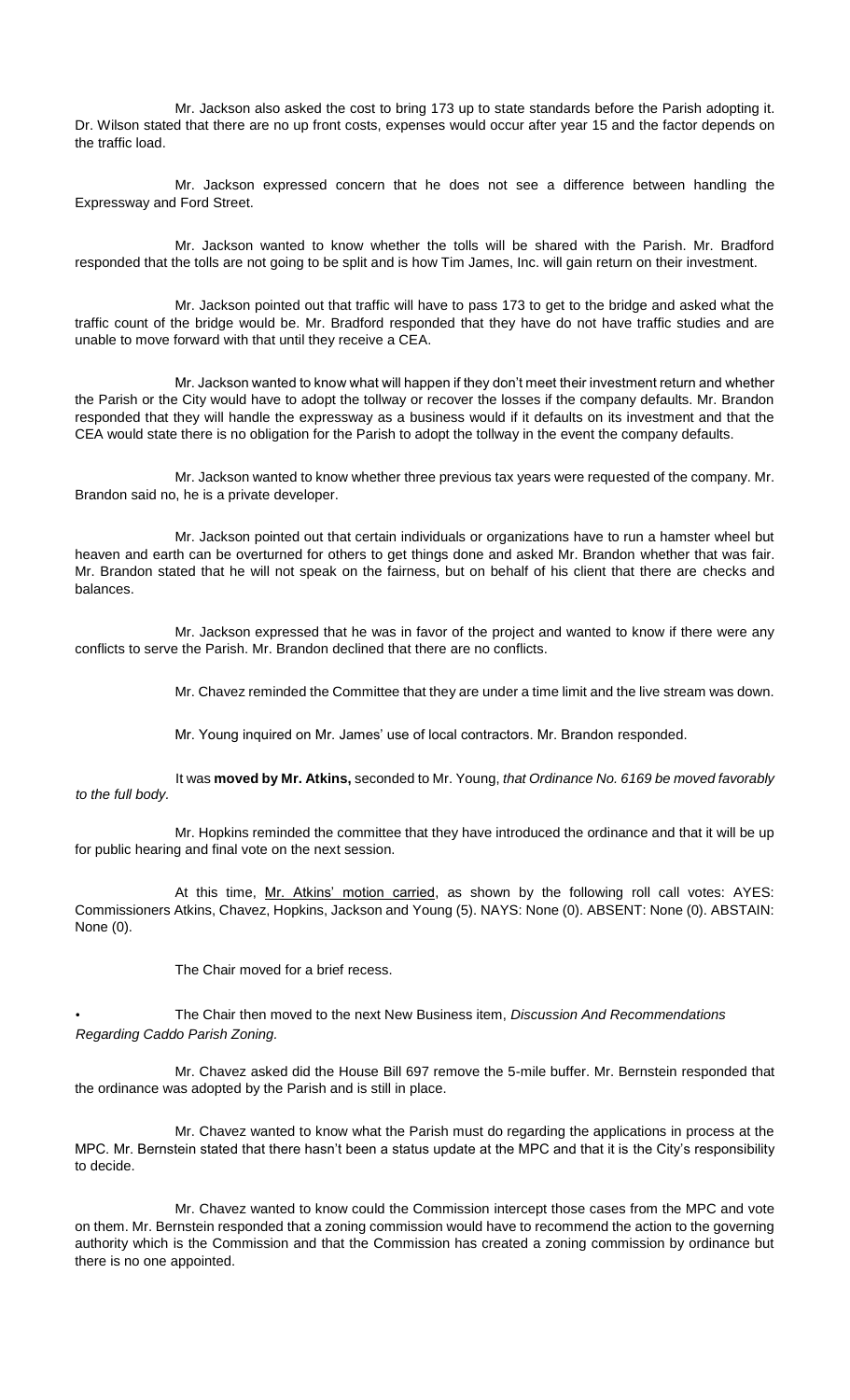Mr. Chavez asked if they could hire the MPC. Mr. Bernstein responded that they currently have a contract with the MPC staff to provide staff to the zoning commission, but there aren't any members to function the zoning commission. And that would be where citizen's cases can be heard.

Mr. Chavez wanted to know whether the Parish could request the MPC to submit a recommendation not to have zoning in the Parish. Mr. Bernstein responded that a local services law allows two political subdivisions to jointly engage in an endeavor if one of the entities has the authority to do so.

Mr. Jackson commented that the home rule charter could act as a board.

Mr. Bernstein responded that the Parish Commission can not act as the zoning commission due to the Constitution stating that a governing authority can appoint a zoning commission. He added that should answer Mr. Young's previous question asking the Attorney General to evaluate the law for an option and reminded that they are asking a lawyer to read the law and provide advice. And that the Commission could choose to appoint members to the zoning commission.

Mr. Jackson asked if they could sit on the board similar to the Property Standards Board. Mr. Bernstein stated that would not suffice.

Mr. Bernstein added that to repeal zoning is making a change to zoning. And that by appointing a zoning commission to recommend that the Commission repeal zoning it would increase the chance of the Parish winning a lawsuit.

Mr. Atkins commented that citizen's prefer an elected official to serve on the board and what is the best response to that concern. Mr. Bernstein responded that the Commission is the elected body and that they could include a clause for appeals to come to the Commission.

Mr. Hopkins expressed that he is not going to support having the MPC that is comprised of employees who reside in the City limits to be staff the zoning board. And that he would support people who reside in the Parish to lead the zoning commission. He expressed that he was aware of the issues of zoning and his desire to fix the problem. And that people can create a petition to remove ordinance 6071. He stated that by example in Texas he hopes to design Shreveport similar to Texas zoning by removing zoning and having ordinances to address other zoning issues.

Mr. Atkins wanted to know what can the Commission do without a zoning commission. Mr. Bernstein responded that a citizen who lives in the 5-mile radius would not be able to present their request to the commission without a zoning commission to make the recommendation to the full body.

Mr. Chavez wanted to know how to reprimand citizens in violation of the 5-mile radius and if a VRBO can be useful. Mr. Bernstein stated that it is an open question that he can not answer for the Commission and that he has not researched the VRBO by that time.

Mr. Chavez explained that the Parish does not have an ordinance against a VRBO and that a citizen could use a VRBO to operate a business in the Parish.

Dr. Wilson stated that appeals would overflow the district attorney's office and that the Commission staff would have to get annual certification training to operate the staff of the zoning commission.

It was **moved by Mr. Young,** seconded to Mr. Jackson, *that the support of a request to the Attorney General for an opinion be recommended to the full body.*

Mr. Young expressed that he wanted a second opinion.

Mr. Jackson recalled that the City of Shreveport had fines and rulings against them and asked how we could a copy of it. Mr. Bernstein responded that the full body would have to pass a resolution to make the request and explained that the Parish Attorney's office will provide the Attorney General with the research they had so far.

Mr. Jackson asked Mr. Bernstein to explain who would sue the Parish. Mr. Bernstein responded that a landowner or a resident of a property could file a lawsuit against the Parish Commission or a citizen could petition the Commission to reconsider an ordinance. And that the ordinance could become referendum should the Commission not pass the

**Substitute motion by Mr. Chavez,** seconded to Mr. Young, *to request a Constitutional Attorney for an alternative opinion be recommended to the full body.*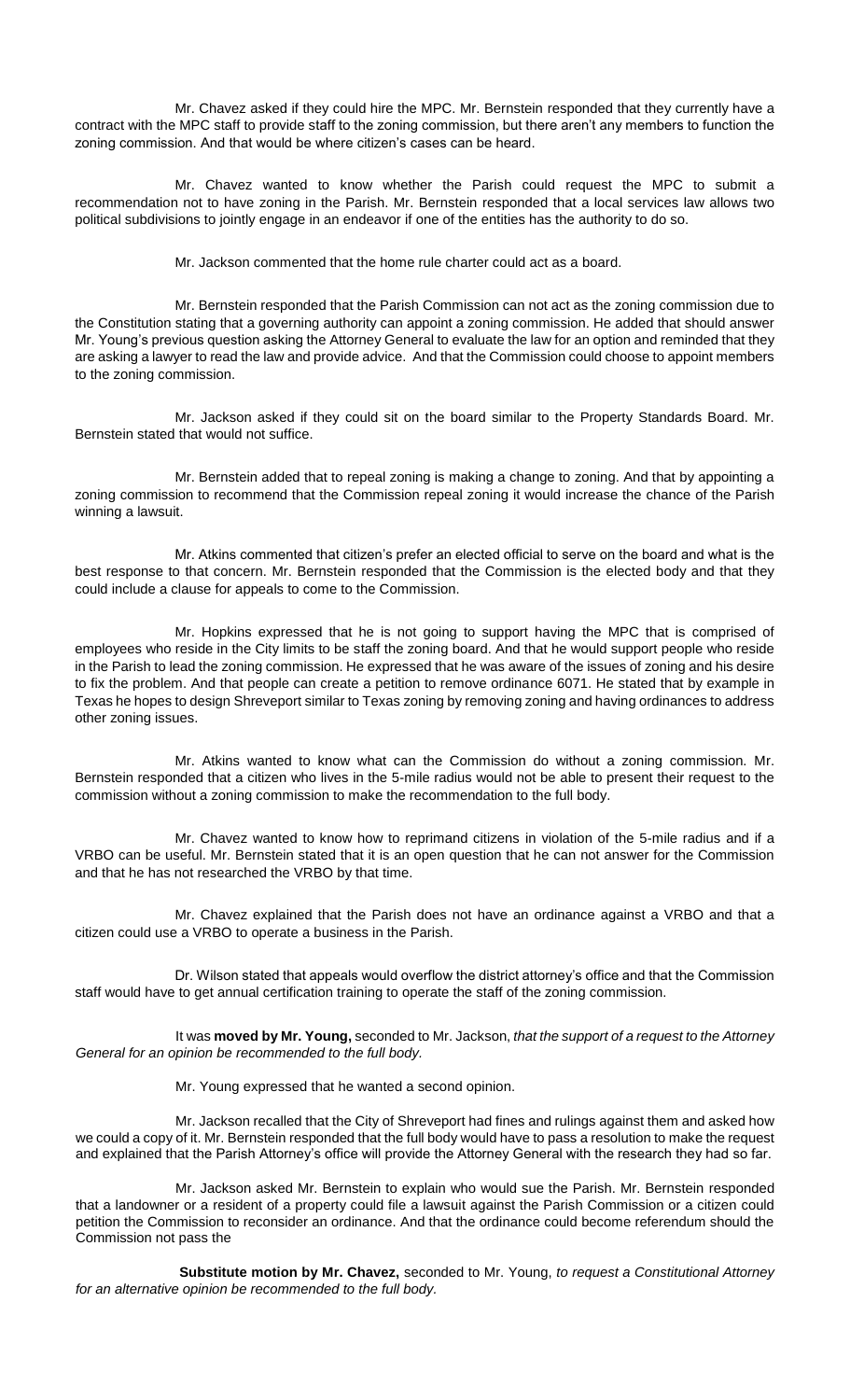Mr. Atkins expressed that two many opinions could be too much.

Mr. Chavez retracted his motion.

At this time, Mr. Young's motion carried, as shown by the following roll call votes: AYES: Commissioners Atkins, Chavez, Hopkins, Jackson and Young (5). NAYS: None (0). ABSENT: None (0). ABSTAIN: None (0).

• The Chair then moved to the next New Business item, *Discuss MPC Contract And Payment Schedule.*

Mr. Chavez inquired what the payment to the MPC is for. Mr. Bernstein stated that they are hired to staff the zoning commission such as accepting and reviewing applications and other functions in support of zoning and planning in the Parish.

Mr. Young wanted to know if the MPC is going to enforce zoning as well. Mr. Bernstein responded that the MPC can investigate and present citations but may not penalize. And that prosecution of violation of the Parish ordinance is a fine up to \$500 by the court.

Mr. Hopkins asked whether the MPC could accept applications without a board. Mr. Bernstein responded that a zoning commission is created but not populated and that the contract with the MPC was in place before the zoning commission was created.

Mr. Jackson also wanted to know whether permits or variances would be managed by the MPC and stated that he has requested an ordinance be drafted regarding regulations on alcohol and tobacco on private property, trail rides, juvenile curfews, pets, and sexually oriented businesses. Mr. Bernstein responded that variances are handled under the zoning ordinance and that permits are handled separately.

Mr. Young explained that zoning in the Parish could cause citizens moving to the outskirts of the city that has occurred in his district. And asked Mr. Bernstein to clarify whether repealing the zoning commission ordinance would not require they pay the MPC. Mr. Bernstein responded that the Parish would treat the termination of a contract as any other contract.

Mr. Chavez commented that the easiest process is to assign a zoning commission, accept their recommendation and disband the zoning commission once they do what the rural citizens request that they do.

• The Chair then moved to the next New Business item, *Discuss Comprehensive Parish Plan.*

It was **moved by Mr. Jackson,** seconded to Mr. Young, *to amend the 2030 Master Plan to accommodate rural area into a comprehensive plan.*

Mr. Chavez recommended the Master Plan be designed similar to a Master Plan in Wichita Parish. Mr. Bernstein explained that a comprehensive plan could be drafted to meet the desires of the Parish and that a statute requires that the City planning commission and the Parish planning commission work together in the Parish Master Plan.

Mr. Jackson clarified that they could revisit the Master Plan and redraft it to engage rural residents.

Dr. Wilson reminded the Committee that the north Caddo residents were against planning. Mr. Hopkins responded that the citizens didn't want zoning and that a plan is for progressive planning in the Parish.

Mr. Bernstein explained that the Master Plan is informative for economic development and NLCOG.

Mr. Jackson clarified that the Master Plan is a reference for suggestions and developers are building in rural areas.

Mr. Hopkins stated that they need to amend the 2030 Master Plan and that they should come up with their own comprehensive plan that is separate from zoning and focuses on water, sewer, schools, and roads.

**Substitute motion by Mr. Atkins,** seconded to Mr. Chavez, *to repeal the existing 2030 Master Plan and replace it with a comprehensive plan.* 

Mr. Jackson suggested that they do not repeal the current master plan.

Mr. Atkins withdrew his motion. Mr. Chavez withdrew his second on the motion.